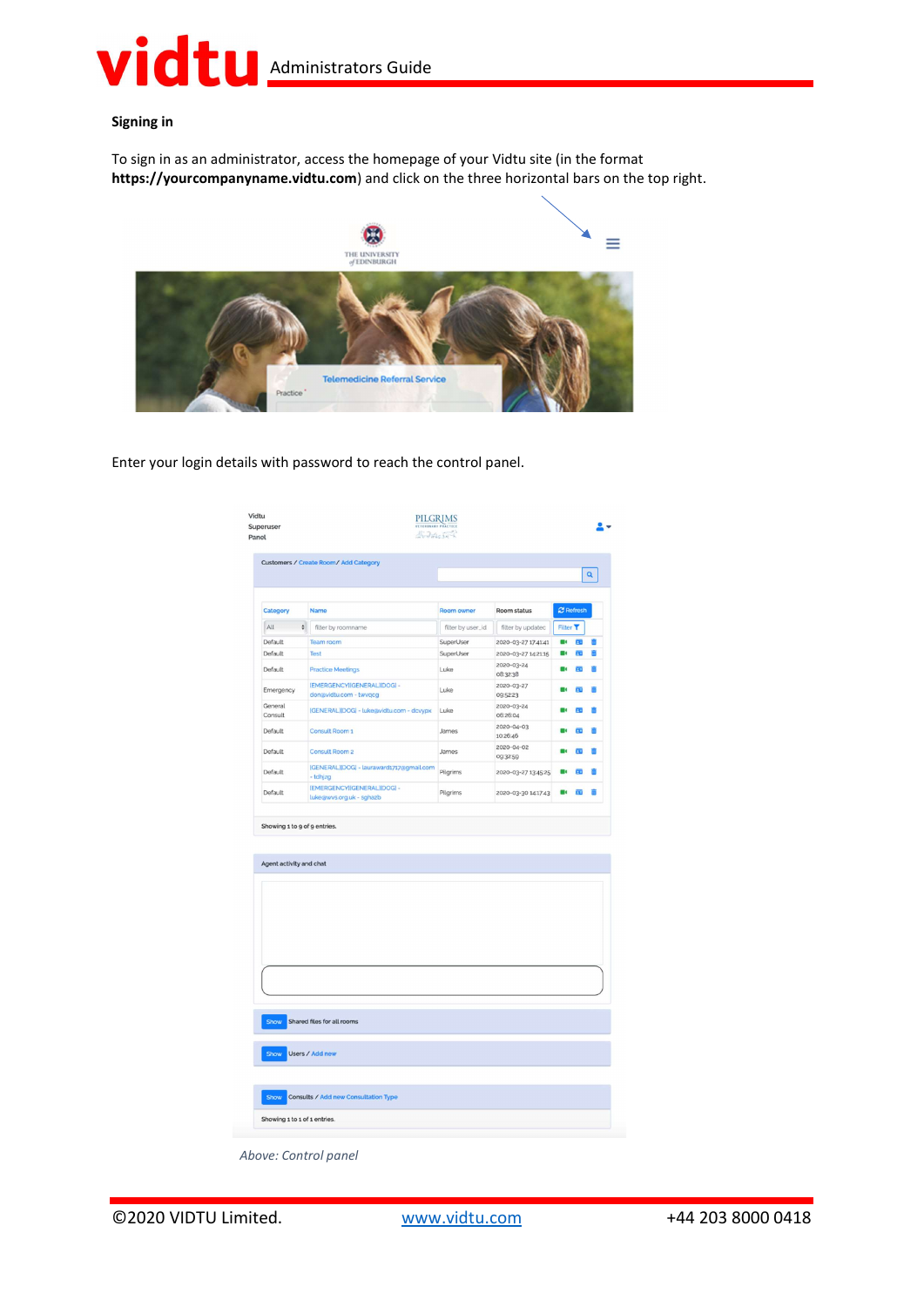### $\overline{\bullet}$ **Administrators Guide**

On this page, administrators can create rooms themselves (independent of the front end). This is useful for setting up practice meetings, working remotely with colleagues, or setting up client consultations and then inviting the client personally.



You can create your new room in public mode (manageable by all admins in your organizations) or assign it privately to you or another admin – in which case it will only be manageable by the selected user. You can also allow or disallow the 'recording' feature for the room.

| Room name *     |                                   |    |
|-----------------|-----------------------------------|----|
| Participant PIN | 1                                 |    |
| Category *      | Default                           | ٠  |
| Room owner *    | Public lavailable for all agents) | ¢. |
| Room mode *     | Video conference                  | ¢. |
| Record meetings | ۰                                 |    |
| Comments        |                                   |    |

From the main control panel – files can be added that are shared to all rooms. This feature is useful when you have a standard set of documents that might need to be shared with any of your end-users (for example, a contract or disclaimer that you want to share and discuss during a consultations).

|  | or                  |                          |  |
|--|---------------------|--------------------------|--|
|  | <b>Browse Files</b> |                          |  |
|  |                     |                          |  |
|  |                     |                          |  |
|  |                     | Drag and drop files here |  |

To access room details, including file attachments, chat history and call recordings, click on the detail icon

| Category  | <b>Name</b>                                              | <b>Room owner</b> | Room status          |   | <b>C</b> Refresh |          |
|-----------|----------------------------------------------------------|-------------------|----------------------|---|------------------|----------|
| All<br>۵  | filter by roomname                                       | filter by user_id | filter by updated_at |   |                  | Filter T |
| Default   | Team room                                                | SuperUser         | 2020-03-23 17:06:19  | œ |                  |          |
| Default   | <b>Test</b>                                              | SuperUser         | 2020-03-24 05:13:15  |   |                  |          |
| Default   | <b>Practice Meetings</b>                                 | Luke              | 2020-03-24 00:11:49  |   | 商                |          |
| Emergency | [EMERGENCY][GENERAL][DOG] - don@vidtu.com - twvqcq Luke  |                   | 2020-03-24 05:51:57  |   | <b>A</b> F       |          |
|           | General Consult [GENERAL][DOG] - luke@vidtu.com - dcvypx | Luke              | 2020-03-24 06:26:04  |   |                  |          |

©2020 VIDTU Limited. www.vidtu.com +44 203 8000 0418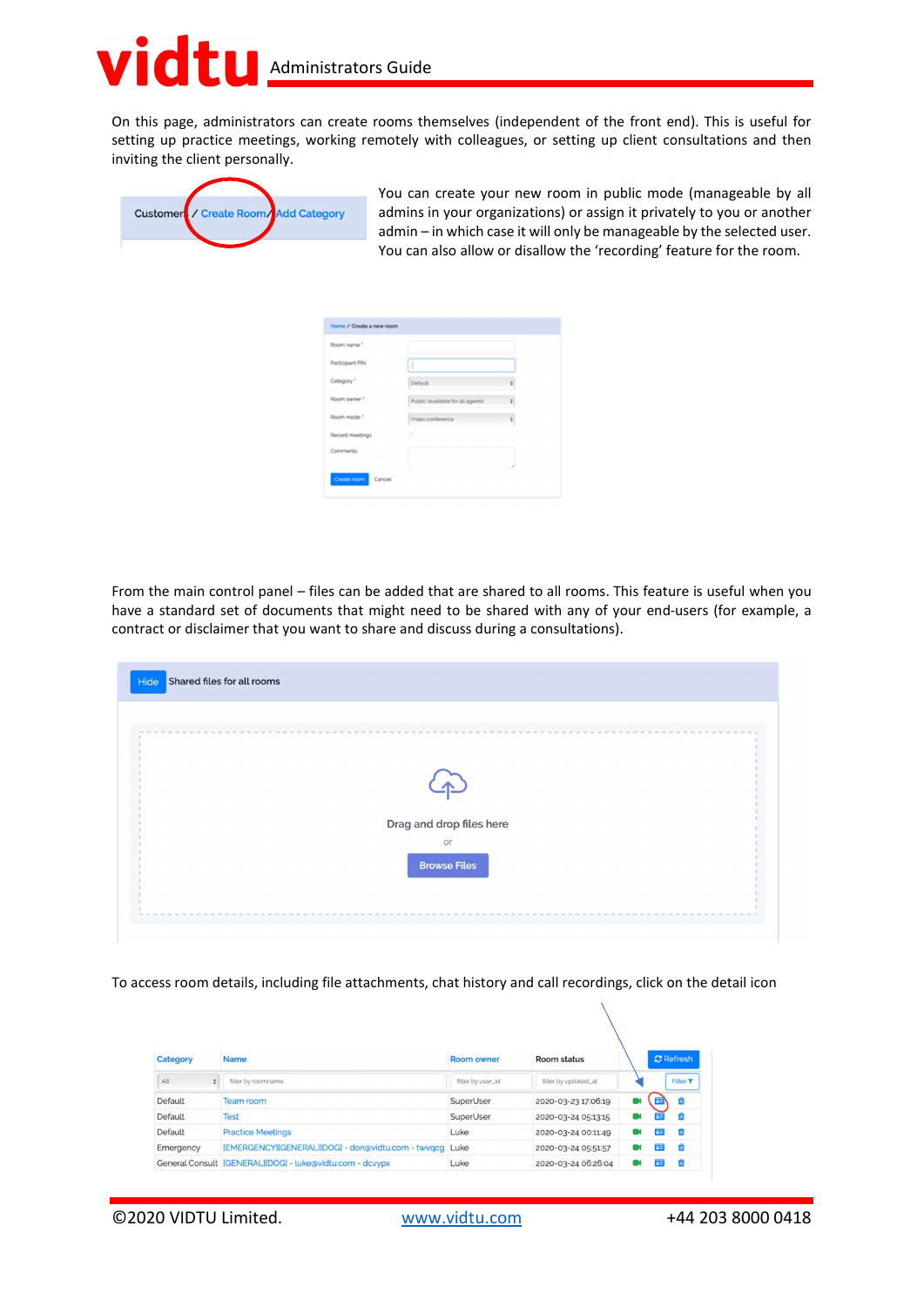# **Vidtu** Administrators Guide

| Invite participants by text or email<br>Join room<br>· Participant room link: https://pilgrimsvets.vidtu.com/join/uidqsb<br>Copy<br>• Participant PIN: 8539<br>· Room mode: Video conference<br>• Record meetings: Off<br>• Owner: SuperUser<br>· Public: Yes<br>• Account:<br>• Contact name:<br>• Contact email:<br>• Contact phone:<br>• Comments:<br><b>File Attachments</b><br>Show<br>Call history and events<br>Show<br><b>Chat history</b><br>Show<br>Show Recordings<br><b>Notes</b><br>Hide<br>Note<br>h<br>Add note | Home / Room: Team room / Edit |
|--------------------------------------------------------------------------------------------------------------------------------------------------------------------------------------------------------------------------------------------------------------------------------------------------------------------------------------------------------------------------------------------------------------------------------------------------------------------------------------------------------------------------------|-------------------------------|
|                                                                                                                                                                                                                                                                                                                                                                                                                                                                                                                                |                               |
|                                                                                                                                                                                                                                                                                                                                                                                                                                                                                                                                |                               |
|                                                                                                                                                                                                                                                                                                                                                                                                                                                                                                                                |                               |
|                                                                                                                                                                                                                                                                                                                                                                                                                                                                                                                                |                               |
|                                                                                                                                                                                                                                                                                                                                                                                                                                                                                                                                |                               |
|                                                                                                                                                                                                                                                                                                                                                                                                                                                                                                                                |                               |
|                                                                                                                                                                                                                                                                                                                                                                                                                                                                                                                                |                               |
|                                                                                                                                                                                                                                                                                                                                                                                                                                                                                                                                |                               |
|                                                                                                                                                                                                                                                                                                                                                                                                                                                                                                                                |                               |

From here the room details can be accessed. Note - once notes are entered into the room log they cannot be edited.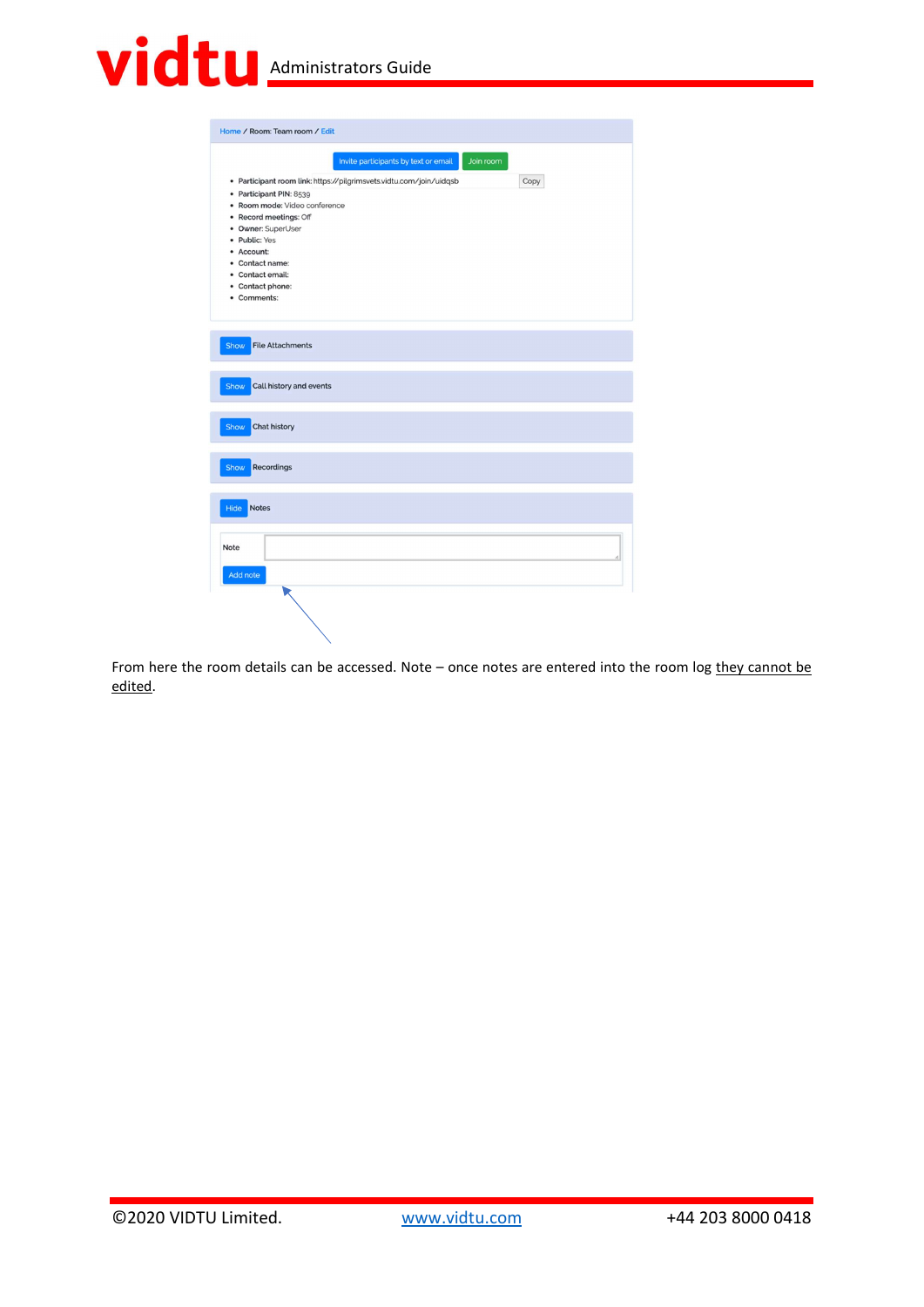

#### Adding more admin users to the system

Click on the bar at the bottom of the control panel.

| Show Users / Add new        |                                                                                                                                                                                                                                                                                                                                                                     |  |
|-----------------------------|---------------------------------------------------------------------------------------------------------------------------------------------------------------------------------------------------------------------------------------------------------------------------------------------------------------------------------------------------------------------|--|
| Vidtu<br>Superuser<br>Panel | PILGRIMS<br>åv.<br>$25 - 3646555$                                                                                                                                                                                                                                                                                                                                   |  |
|                             | Home / Register a new user<br>Name*<br>Email address *<br>Agents have full access to<br>their own rooms but cannot<br>c<br>create or edit them.<br>Role <sup>*</sup><br>$\sqrt{\frac{1}{2}}$ Agent<br>Administrators can create<br>and edit all rooms and user<br>Superuser<br>Mobile number<br>accounts.<br>Password *<br>Confirm password *<br>Register<br>Cancel |  |

Admin users can then be added accordingly and will have access to your organization's Vidtu admin site.

#### Adding Consultation types and Notifications

The 'Consults' panel allows you to create different type of consultations that your clients can request. You can associate a different price with each consultation type, and notify a different group of administrators or practitioners depending on the consultation type requested by the client. For example, you could create an 'emergency' consultation type that charges a particular rate (determined by the Stripe code that you assign it) and notifies one or more on-call consultants.

| <b>Consultation</b>     | Reception email/s                                                                                      | Reception mobile/s      |
|-------------------------|--------------------------------------------------------------------------------------------------------|-------------------------|
| <b>Type</b>             |                                                                                                        |                         |
| filter by ty            | filter by recep_emails                                                                                 | filter by recep_mobiles |
| General<br>consultation | blissford@pilgrimsvets.org.uk.james@pilgrimsvets.org.uk,sd130382@hotmail.com +447979120299,+4475398780 |                         |